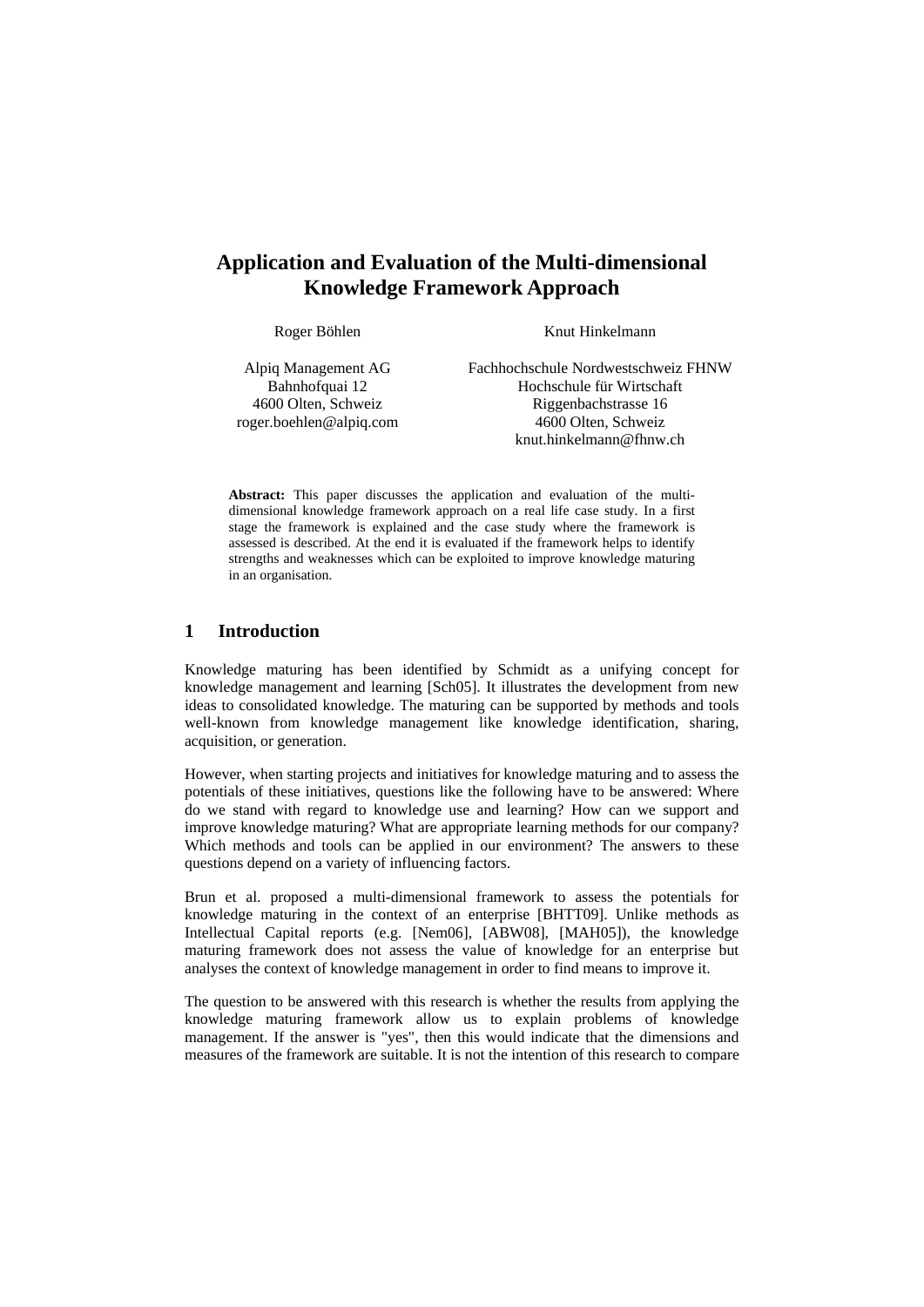different assessment frameworks for knowledge maturing or knowledge management, but to assess the applicability and usefulness of the single maturing framework of Brun et al. The approach for this research is an in-depth study of a specific case. We applied the framework to a concrete project doing an a posteriori evaluation of the problems and issues identified.

# **2 The multi-dimensional knowledge assessment framework**

The multi-dimensional knowledge assessment framework [BHTT09], developed in the MATURE project, gives answers concerning the actual knowledge situation in an organization as well as knowledge potentials for the future. The framework contains 7 dimensions:

- Maturity of Knowledge
- Knowledge usage
- Maturity of Knowledge Management
- Information Availability
- Maturity of Knowledge Organization
- Information Management
- Conciseness of Knowledge

Every dimension is divided into 5 levels. The 1st level means that this dimension is not well developed; level 5 represents a well developed dimension. In the description below, the single dimensions are explained shortly.



Figure 1: Multi dimensional knowledge assessment framework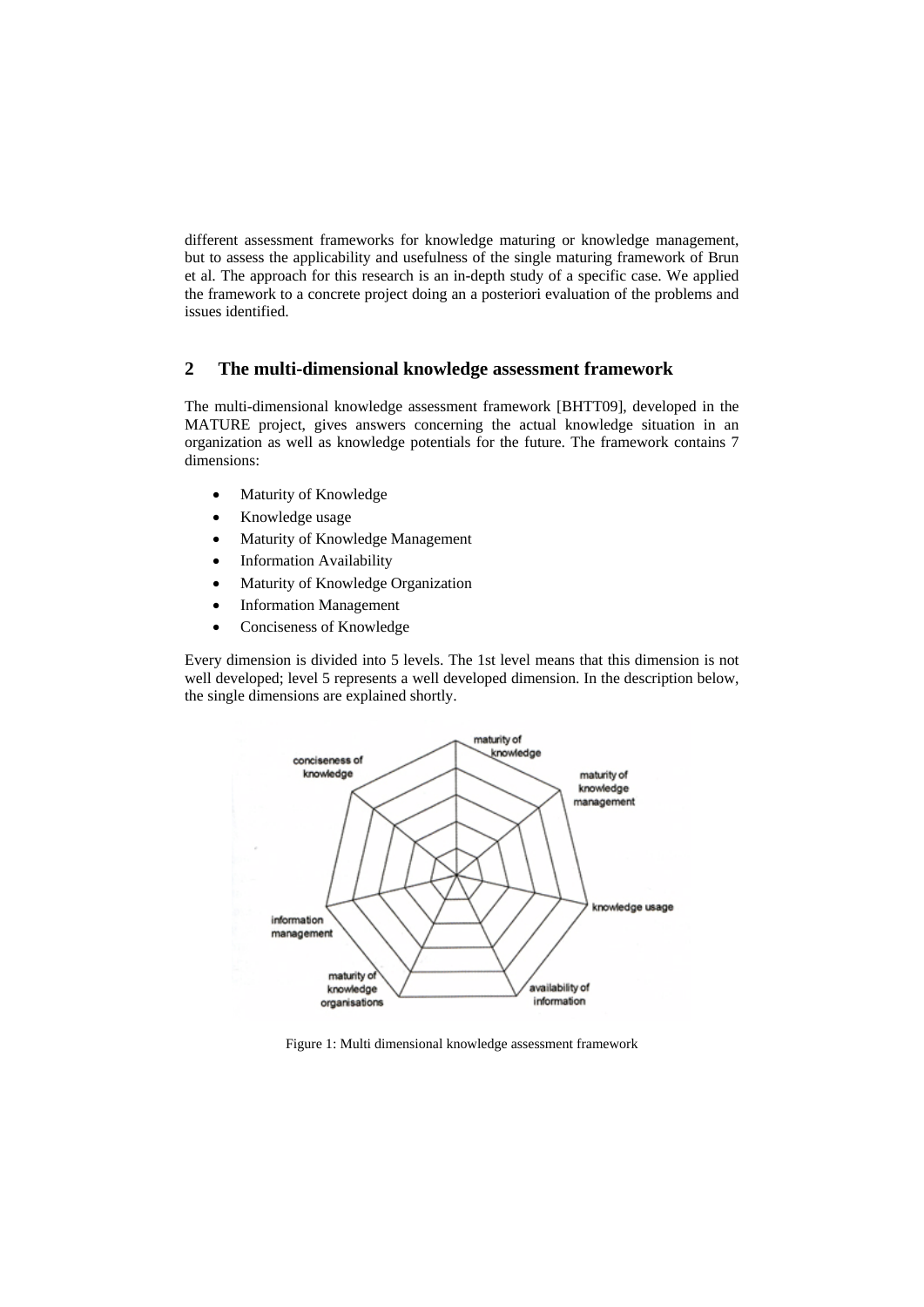- **Maturity of Knowledge:** Knowledge Maturing represents the process from the emergence, development and adoption of new ideas until this knowledge becomes standard within the organization. The dimension "Maturity of Knowledge" explains the process in which knowledge is continuously repacked, enriched, shared, reconstructed, translated and integrated across different individual learning processes [Sch05]. The five assessment levels correspond to the phases of the knowledge maturity model: (1) emergence of ideas, (2) consolidation in communities, (3) formalizing, (4) ad-hoc training and (5) standardization.
- **Knowledge usage:** The knowledge usage dimension assesses the integration of knowledge management activities into the operational work. This dimension corresponds to the integration of process and knowledge management which is the main focus of process-oriented knowledge management [AHMM02]. The levels of integration are (1) General-purpose storage and retrieval, (2) Fixed link between processes and information objects, (3) Context-dependent knowledge retrieval, (4) Context-dependent, automated knowledge provision, and (5) User-specific and context-adapted knowledge assistance.
- **Maturity of Knowledge Management:** Knowledge management is a concept in which an enterprise consciously and comprehensively gathers, organizes, shares, and analyzes its knowledge in terms of resources, documents, and people skills. KMMM1 (Knowledge Management Maturity Model) is a means to measure the Maturity of Knowledge Management [EL08]. It was developed within Siemens and is a methodology for systematically analyzing, measuring and developing knowledge management. Here we can distinguish the following levels: (1) Initial, (2) Repeatable, (3) Defined, (4) Managed, and (5) Optimizing.
- **Information Availability:** Information is an important factor of any organization and central to every process. The dimension of Information Availability covers questions like "is the information explicitly available?" and "is it transparent or even integrated in a defined common data model or unified metadata?". Here we can distinguish the following levels: (1) Explicit documentation, (2) Transparency, (3) Accessibility, (4) Integrated information, and (5) Automated Metadata Generation.
- **Maturity of Knowledge Organisation:** It is the objective of knowledge organisation to make knowledge intellectually accessible by using a conceptual structure<sup>2</sup>. In accordance with Daconta et al. [DOS03], methods for knowledge organisation can be arranged in a spectrum with increased semantics: (1) Keywords,(2) Categories, (3) Taxonomy, (4) Thesaurus, and (5) Ontology.
- **Information Management:** This dimension considers the structure, security, redundancy, integrity on conflict resolving of information. It has five constructive levels: (1) Structure, (2) Information security, (3) Controlled redundancy, (4) Integrity constraints, (5) Conflict solving and proactive development.

 $\overline{a}$ 

<sup>1</sup> http://www.kmmm.org/

<sup>&</sup>lt;sup>2</sup> see International Society for Knowledge Organization, http://www.isko.org/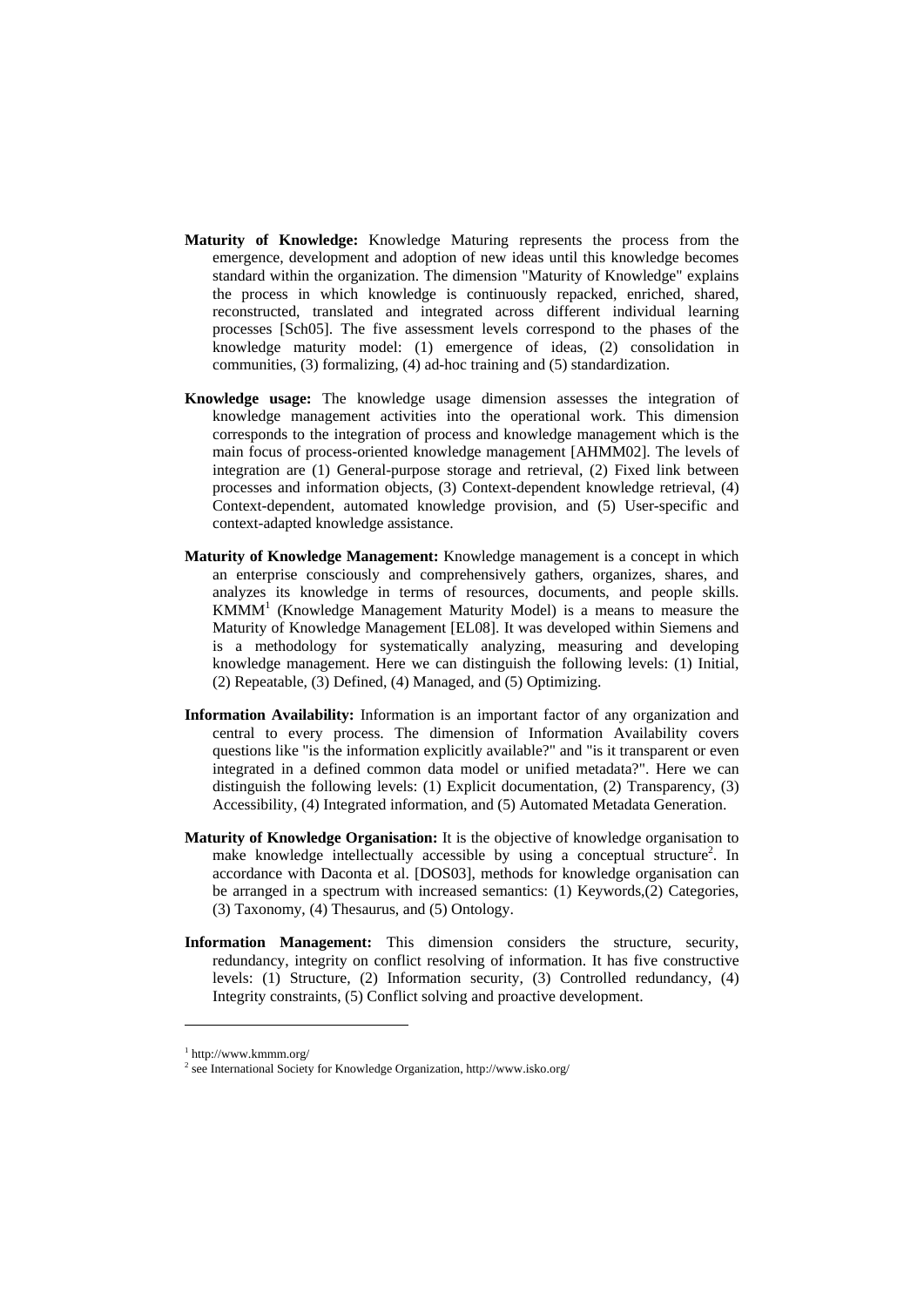**Conciseness of Knowledge:** In this dimension, the quality of content and the adequacy of the representation of knowledge is assessed. A valuable source which will be used to make the investigation in this dimension is  $DGIQ<sup>3</sup>$ . DGIQ provides a list of criteria for measuring the information quality. The multi-dimensional knowledge framework approach selects eleven criteria in order to assess the quality of content. These are: Appropriate amount, Believability, Completeness, Concise representation, Consistent representation, Ease of manipulation, Unambiguous interpretability, Objectivity, Reputation of Source, Timeliness, and Understandability. If a qualitative measurement is required, each criterion can be assessed on a discrete scale between 1 and 5. For an aggregate value an average can be taken.

For more information about every single level and the criteria when a level is reached see [BHTT09].

# **3 Case study**

The business area in which the in-depth study was carried out is Energy Trading and Risk Management (ETRM) of Atel. Atel is a company that operates in Switzerland and Europe in the fields of electricity generation, transmission, sales and trading as well as energy services.

The project for this in-depth study was called EIP (ETRM Implementation Project). The target of EIP was to replace the old ETRM solution with a new one. The project started in 2006 and lasted nearly 3 years – 2 years more than originally planned.

The objective of this study is based on the assumption that one of the reasons for this delay was a neglect of the management of knowledge. Therefore we applied the knowledge maturing framework in a kind of after-project review. We identified several important knowledge topics. Each of these topics was assessed with the framework. Then we wanted to identify whether weaknesses of the project could be explained with low measures of the maturity assessment.

#### **3.1 Project Scope and Objectives**

 $\overline{a}$ 

The aim of EIP was to execute the trading process with one single IT system. The Trading process covers different activities from Front-, Middle and Back Office as well as Risk Management. Figure 2 illustrates the scope of EIP and thus the areas covered by the ETRM system.

For every area a Mind Map of the EIP Scope is presented. The tree does not explain every detail, because this would be beyond the scope of this paper. The illustration is presented as an overview of the entire EIP in every area.

<sup>&</sup>lt;sup>3</sup> Deutsche Gesellschaft für Informations- und Datenqualität e.V., www.dgiq.de/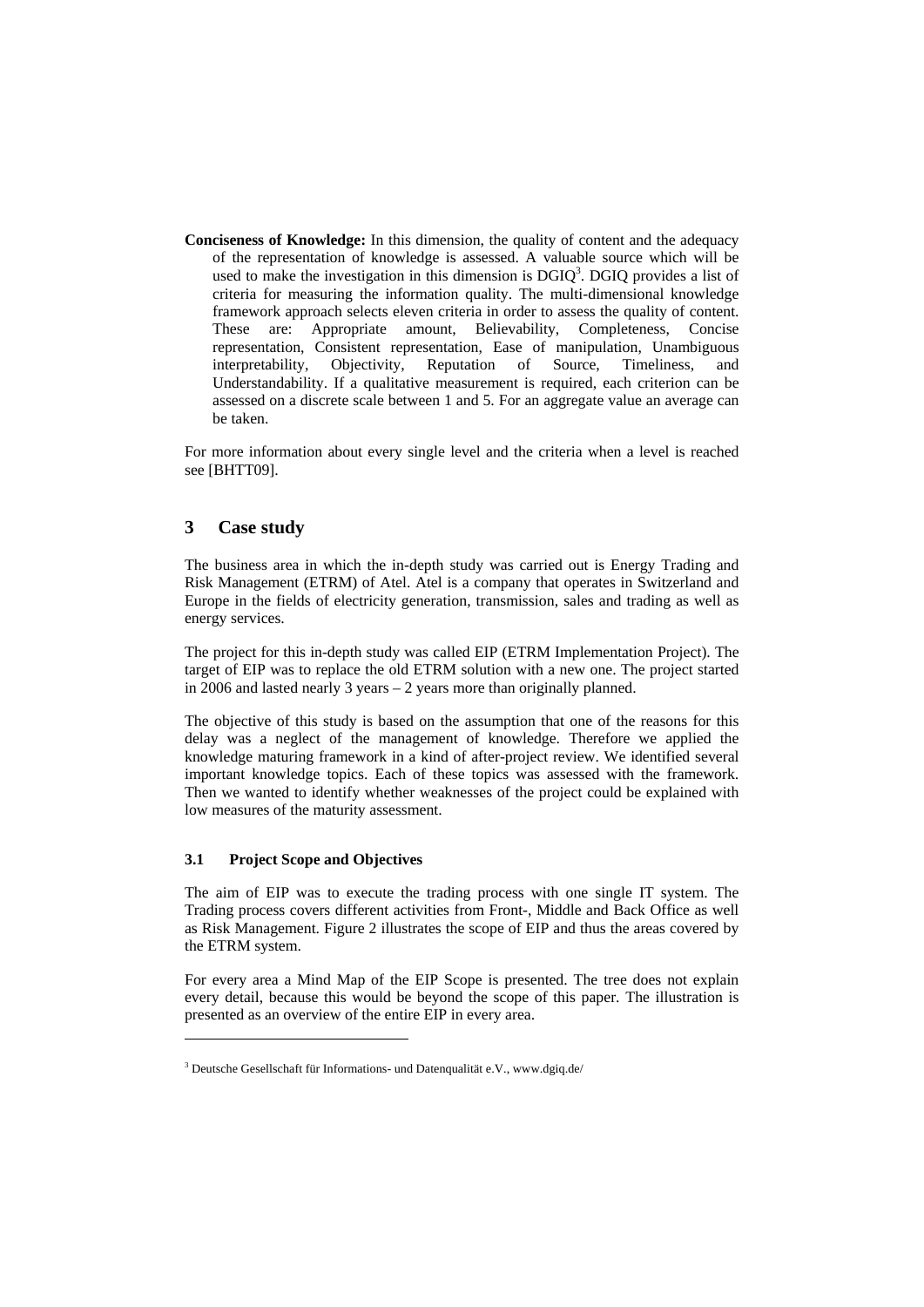

Figure 2. Trading Process of Atel

## **3.2 Scope of the Application Framework**

To apply the multi-dimensional knowledge framework, we identified the most important knowledge topics and applied the framework to each of these knowledge topics independently. This allows assessing the applicability of the framework on a more finegrained level.

Figure 3 shows the knowledge topics together with the process areas they play a role for. All in all 10 knowledge topics were identified which constitute the basis for the application of the knowledge framework:

- Analytical / Methodology knowledge
- Customer knowledge
- Financial knowledge
- IT / Configuration knowledge
- Market knowledge
- Mathematical knowledge
- Process knowledge
- Product knowledge
- Regulations knowledge
- System usage knowledge

For each topic there is both implicit and explicit knowledge. In the following evaluation, however, we only deal with explicit and internal knowledge – knowledge of Atel that is represented in some kind of artefact.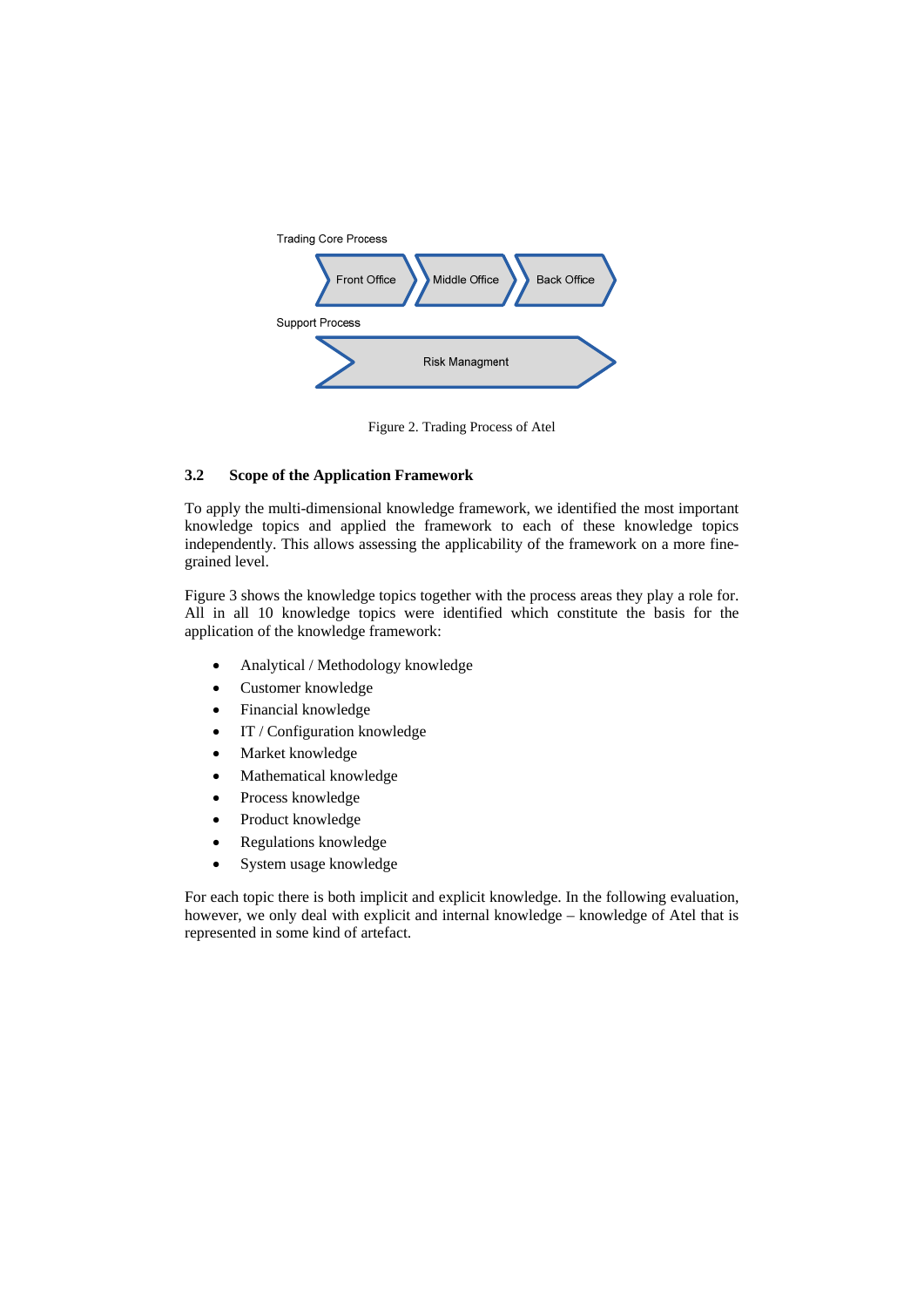

Figure 3: Knowledge topics of the EIP

#### **3.3 Application of the Multi-dimensional Knowledge Framework**

The evaluation of the application of the multidimensional knowledge framework is based on data as at the 31st of May 2009, the official end date of the project. This should give an answer of how mature the knowledge management of EIP currently is.

The application of the knowledge framework provided on each knowledge topics 7 numbers between 1 and 5. This resulted in 10 spider graphics, one for each knowledge topic (in Figure 4 we show as an example the spider of the product knowledge topic).



Figure 4. Graphics representing the application of the framework

Instead of the 10 spider graphics, Table 1 presents for all the knowledge topics the level of each dimension of the knowledge framework.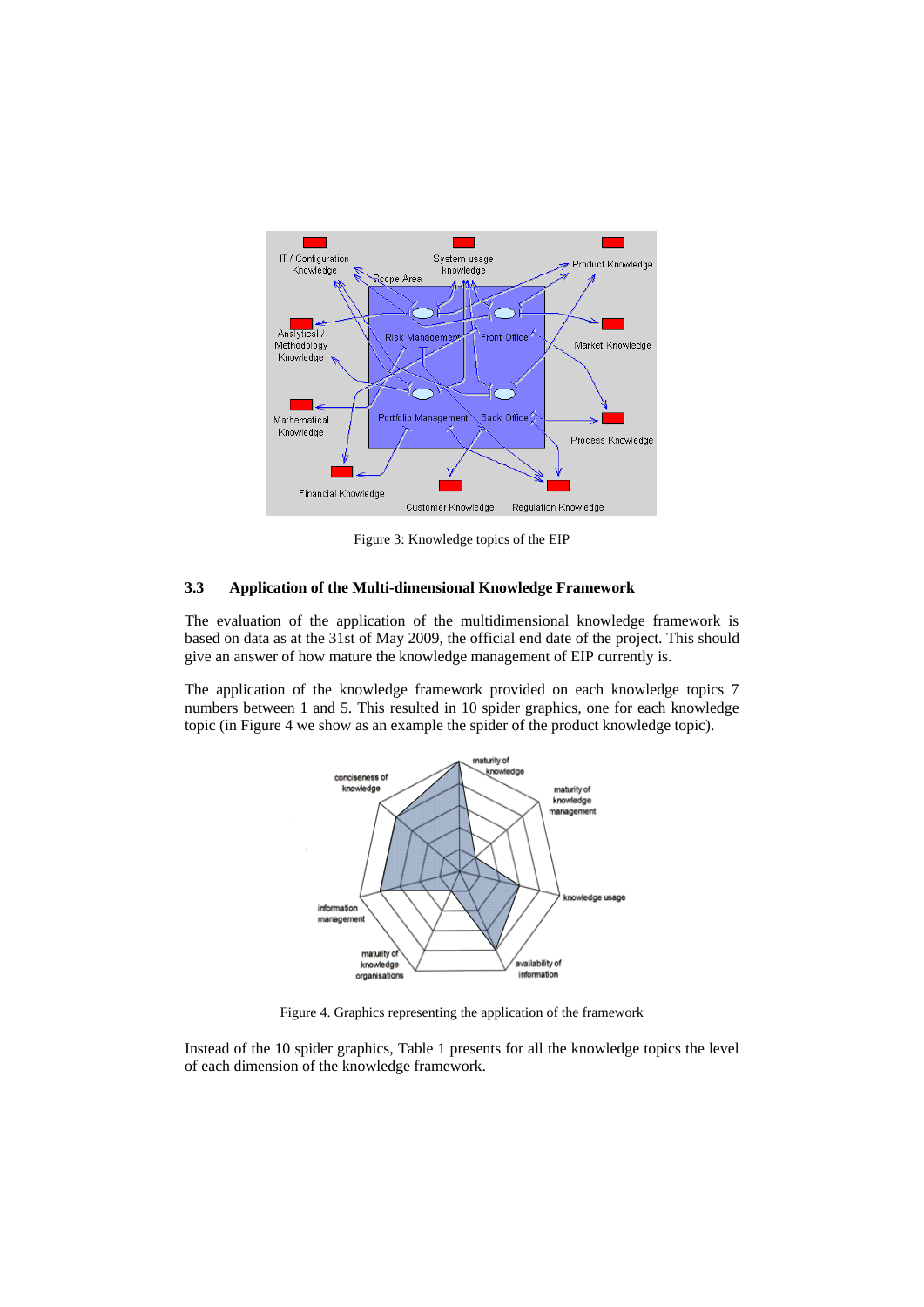| Dimensions /<br>Knowledge<br><b>Fields</b> | Knowledge<br><b>Maturity</b> | Knowledge<br>usage          | <b>Maturity of</b><br>Knowledge<br><b>Management</b> | <b>Information</b><br>availability | <b>Maturity of</b><br>Knowledge<br>Organisation | <b>Information</b><br><b>Management</b> | <b>Conciseness</b><br>of<br>Knowledge |
|--------------------------------------------|------------------------------|-----------------------------|------------------------------------------------------|------------------------------------|-------------------------------------------------|-----------------------------------------|---------------------------------------|
| Analytical /<br>Methodology                | 3                            | $\mathfrak{D}$              |                                                      |                                    |                                                 |                                         |                                       |
| <b>Customer</b>                            |                              | $\mathcal{D}_{\mathcal{L}}$ |                                                      | 3                                  | っ                                               | 4                                       |                                       |
| <b>Financial</b>                           | 3                            | $\mathfrak{D}$              |                                                      |                                    | 2                                               |                                         |                                       |
| IT config.                                 |                              |                             |                                                      |                                    |                                                 |                                         |                                       |
| <b>Market</b>                              |                              |                             |                                                      |                                    |                                                 |                                         |                                       |
| <b>Mathematics</b>                         |                              |                             |                                                      |                                    | ∍                                               |                                         |                                       |
| <b>Process</b>                             |                              |                             |                                                      | ↑                                  |                                                 |                                         |                                       |
| <b>Product</b>                             |                              |                             |                                                      |                                    |                                                 |                                         |                                       |
| <b>Regulations</b>                         |                              | 3                           |                                                      | 3                                  |                                                 |                                         |                                       |
| <b>System usage</b>                        |                              |                             |                                                      |                                    |                                                 |                                         |                                       |

Table 1: Aggregated results of the assessment of the 10 knowledge topics

In the following we discuss the most interesting points of the application of the framework.

- **Maturity of Knowledge:** During the project a lot of effort was needed to make the "Maturity of Knowledge" growing in the single knowledge topics. The knowledge was continuously enriched, reconstructed and extended. With the completion of the project, level 5 ("Standardization") had to be reached to make the Go Live possible.
- **Knowledge usage:** This dimension ranged mainly between Level 1 and 3 as the knowledge usage is fixed and often manually done by checklists and forms. An exception is the system usage field where the system is able to support the user in his daily work by providing context-dependent, automated knowledge delivery.
- **Maturity of Knowledge Management:** Because the company Atel has no knowledge management initiative and knowledge management is not organized in a structured way, the "Maturity of Knowledge Management" dimension reaches level 1 overall.
- **Information Availability:** In many knowledge topics the information is indeed explicitly available but not transparent or accessible; in others when it is transparent often it is also accessible. Thus all knowledge topics reached either level 1 or level 3 except the "Process Knowledge" (level 2) and the "Product Knowledge" (level 4).
- **Maturity of Knowledge Organisation:** In this dimension the highest level was reached for "IT configuration" and "System usage" (level 3). All the other knowledge topics do either arrange their information by keywords or categories.
- **Information Management**: The dimension "Information Management" seems to be well developed. The knowledge topics reached levels mainly on the higher end. The exceptions are the "Financial" and the "Market" topics, where the information was not structured in reports, but separately saved in several Excel files.
- **Conciseness of Knowledge:** In this dimension the best results were reached. The levels vary from 3 - 5 and show that the company has a fairly good quality of knowledge.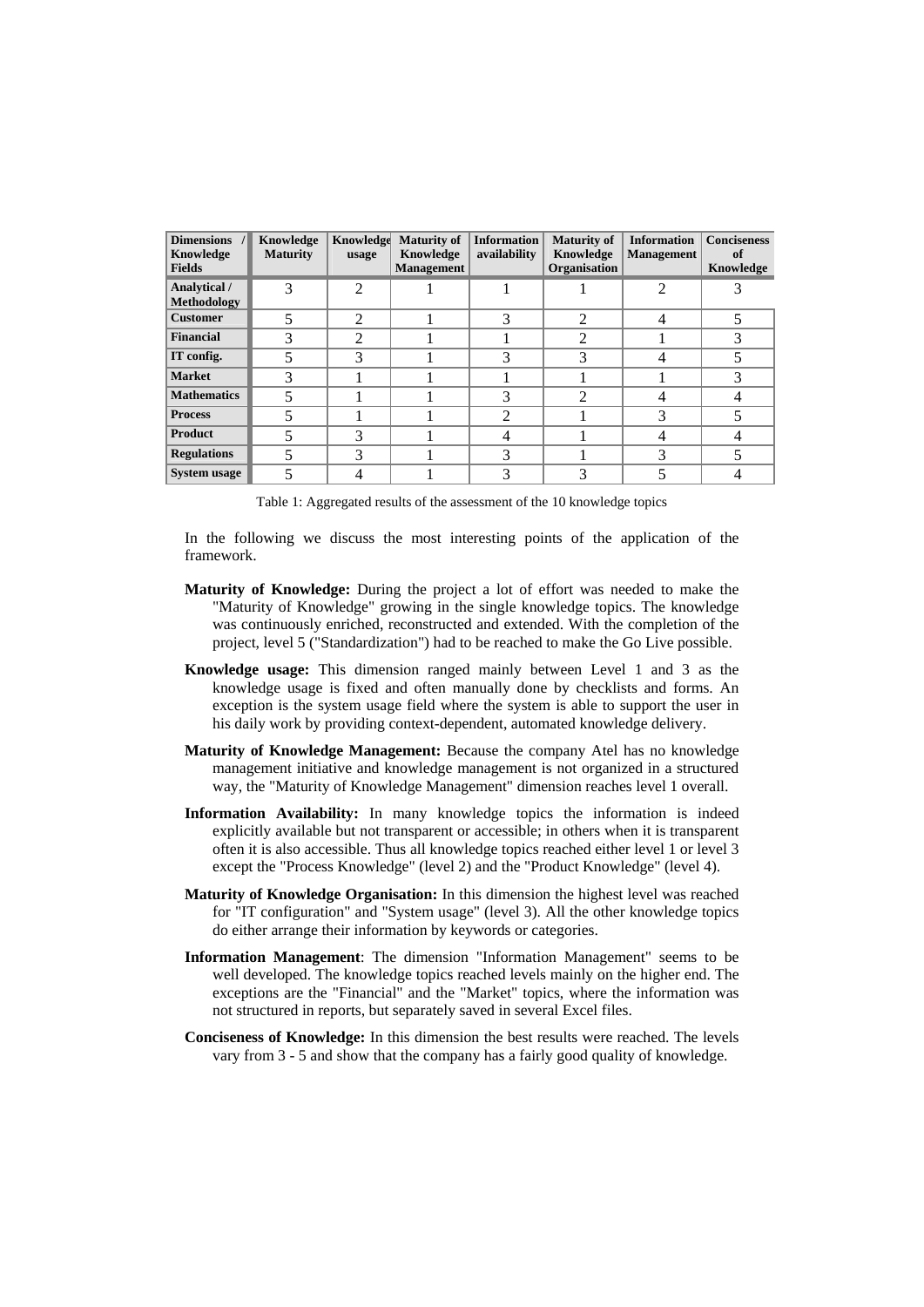# **4 Evaluation**

The main purpose of the maturing framework is to assess the context of knowledge maturing and thus help to find appropriate tools and avoid barriers for knowledge maturing and learning.

To evaluate the framework we identified several weaknesses and problems but also successful usage of knowledge management and tried to explain them using the framework. If there are low maturity levels in several dimensions then this would be an argument that the dimensions and the definitions of the maturity levels make sense. This argument would be strengthened further, if good knowledge usage coincides with higher maturity assessments.

## **4.1 Basic information for the evaluation**

For the collection of the information that is the basis for the evaluation, we used different sources and methods:

- The overall status of the project as well as additional information about project risks, subprojects and other problematic issues were taken from the weekly project management reports.
- Another source of issues was the weekly business meeting where responsible persons from every area - including project management - discussed current topics as well as further developments.
- The third information source was interviews with people from business as well as from project management. These interviews helped to confirm the issues gathered.

#### **4.2 Issues considered**

In the following we shortly present three of the issues we identified and investigated:

**Report generation:** One of the challenges within EIP was the migration of various reports from the old ETRM system to the new one. During EIP, the structures of the reports were quickly developed, but the development of the content causes many mutually related problems. In order to have accurate data for each report, a lot of mistakes were to be analyzed and corrected; sometimes missing data had to be added to the report afterwards.

The main knowledge fields which are relevant for the development of the reports are the "Analyzing/Methodology", the "Market Knowledge", and the "Financial Knowledge". All three knowledge topics reach only level 1 or 2 in the dimensions "Information Availability" and "Maturity of Knowledge Organization" (cf. Table 1). Thus it can be shown that a lot of important information is missing and additionally communication is problematic. This results in a slow development of the "Maturity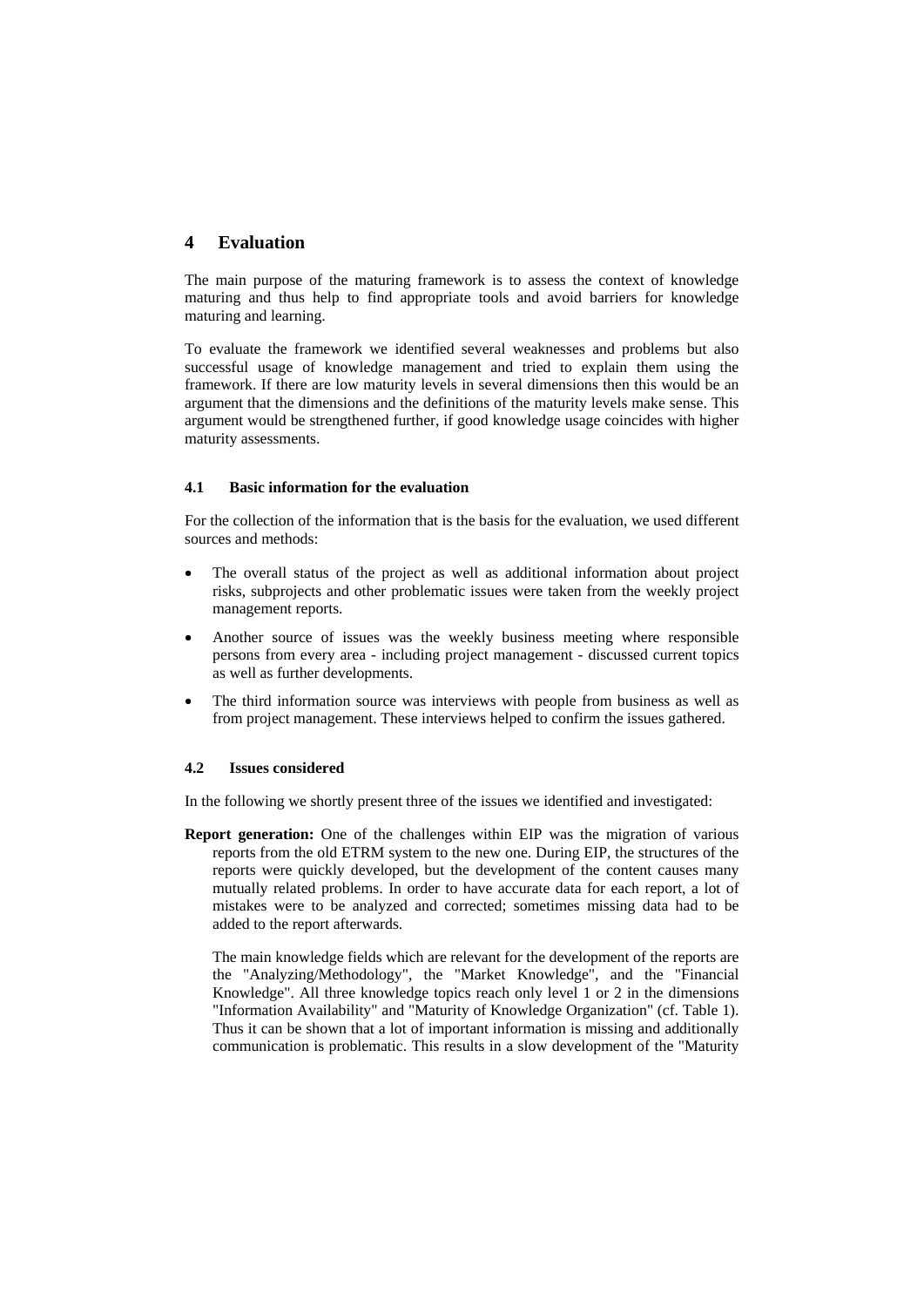of Knowledge" dimension with the effect that the development and verification process of reporting was delayed.

Solutions derived from this analysis were to make more information explicit and to set up initiatives to increase information exchange and improve the learning processes.

- **Project delay and costs:** As in many projects, huge delays and costs was a problem also the case of EIP. When looking at the evaluation it becomes clear that the knowledge management dimension of the related knowledge areas is rated rather low. To prevent project delays and additional costs, for future projects knowledge management initiatives shall be planned at the beginning of large projects.
- **Training in the usage of the system:** One of the challenges of EIP was that the user had to be taught the usage of the new system. Especially for this task, a wiki with movies and other multimedia functions was developed. However, a lot of specific functions were not presented and the wiki itself was not often used by the users. The result was that the users were not prepared for the usage of the system.

The project management decided to start some training sessions combined with specific training aligned to the job profile. This knowledge initiative led to an increase in the "Maturity of Knowledge Management" dimension which further on resulted in a rise of the "Maturity of Knowledge" in this topic (see Figure 5). Through the training sessions, the knowledge about system usage was improved.

As can be seen by this evaluation, problems and advancements of knowledge management can be assessed by the knowledge maturing framework. If the maturity dimensions would have been assessed in advance, adequate arrangements could have been applied earlier to avoid the problems encountered.



Figure 5: Dependencies and improvements of dimensions